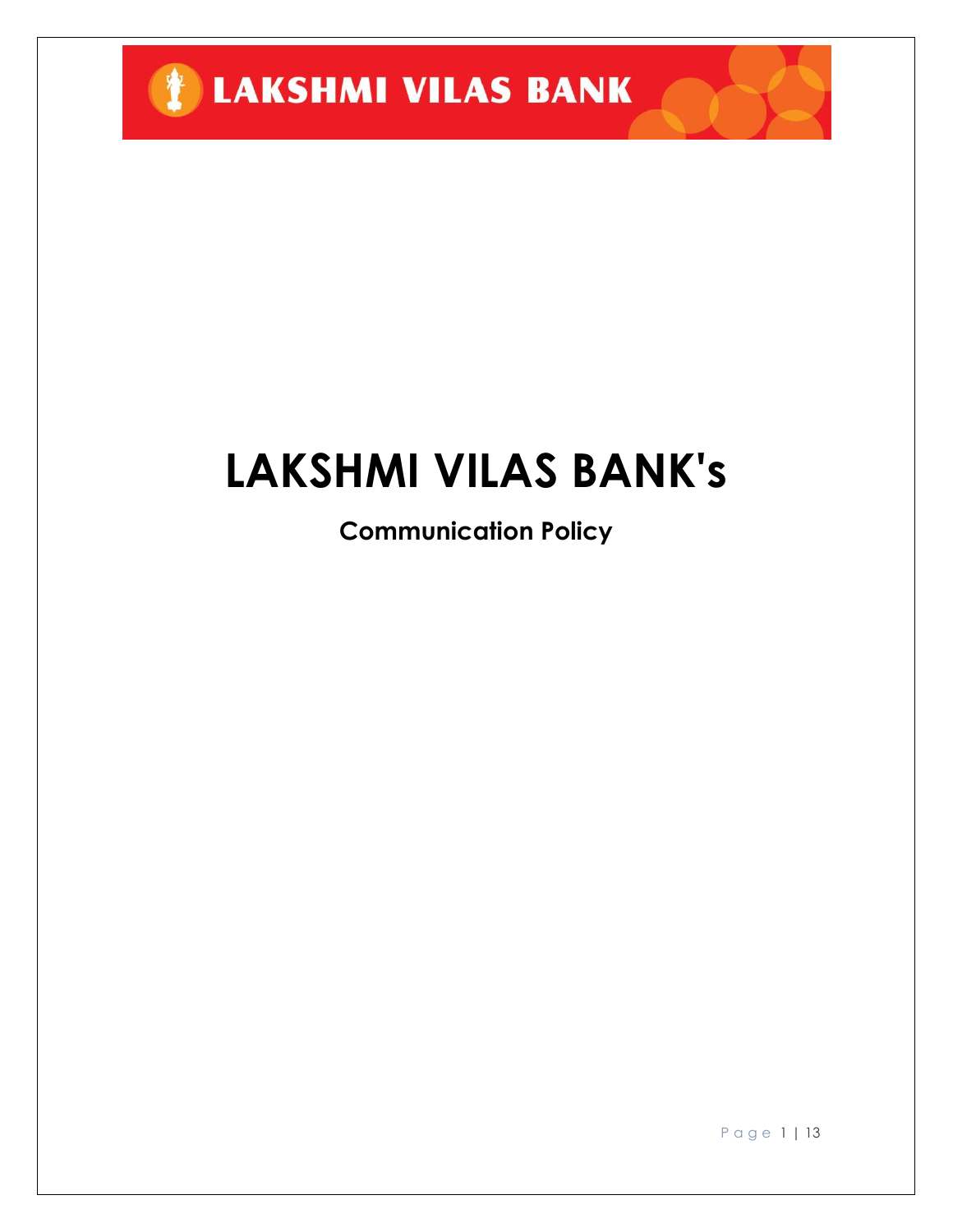## **TELAKSHMI VILAS BANK**

### **Contents**

| 1.  |                                                    | 3                 |
|-----|----------------------------------------------------|-------------------|
| 2.  |                                                    | 3                 |
| 3.  |                                                    | 3                 |
| 4.  | Financial and Brand PR Objectives                  | $\overline{4}$    |
| 5.  |                                                    | 4                 |
| 6.  | Branding Guidelines during PR Activities/Campaigns | 5                 |
| 7.  |                                                    | 5                 |
| 8.  | Commandments of Media Interactions                 | 7                 |
| 9.  | Social Media/Online Reputation Management          | 9                 |
| 10. |                                                    | 10                |
| 11. |                                                    | 10                |
| 12. | Thumb rule for overall communication               | $12 \overline{ }$ |
| 13. |                                                    | 13                |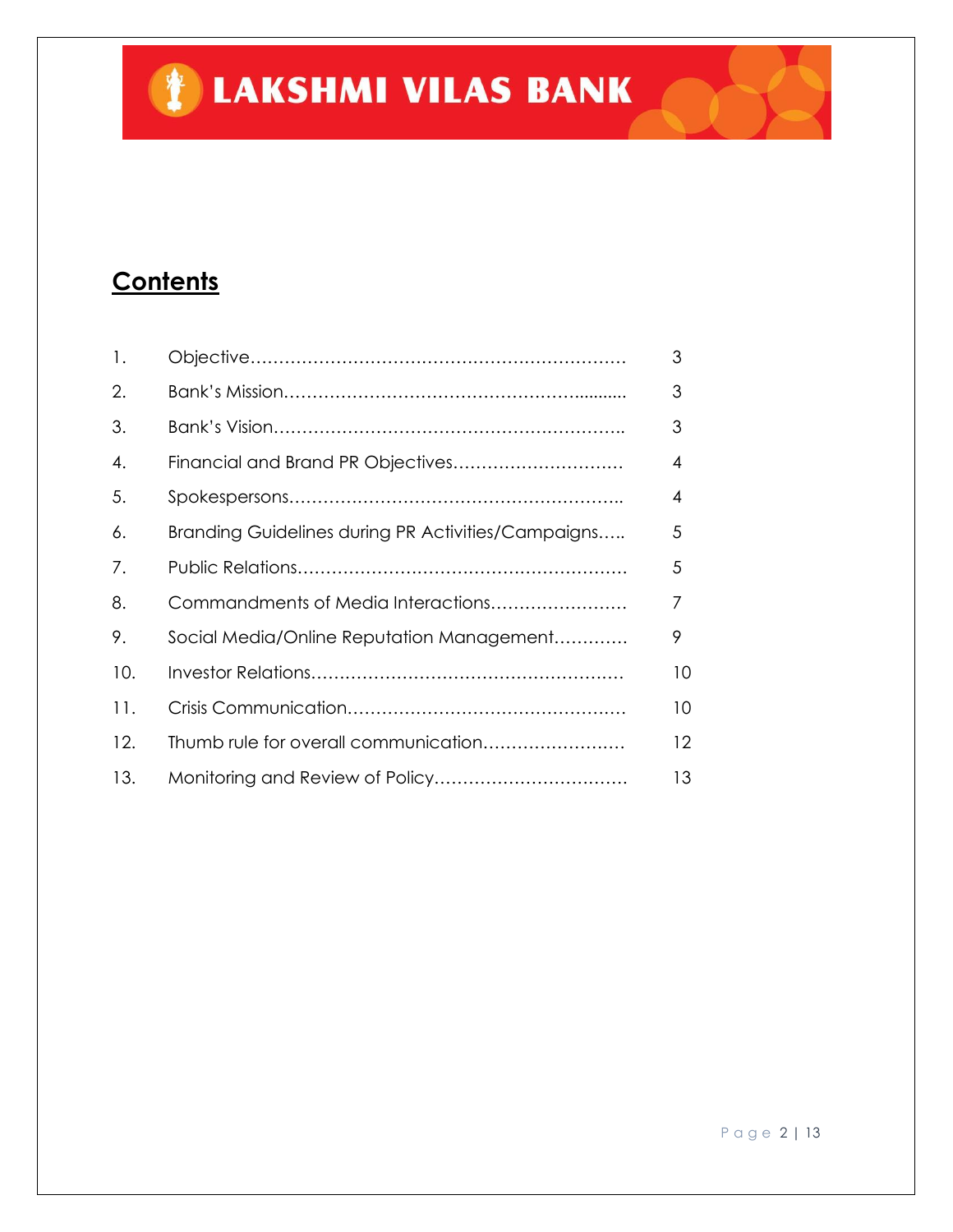#### **1. Objective**

Customers, Regulators, Rating agencies, and Investment community should be informed of all major business events and risks that influence the Bank in a factual, timely and widely available manner.

This policy sets out how Bank staff should deal with potentially price-sensitive information and communication generally with media, shareholders and the wider community in order to ensure that the Bank meets its obligation under the BSE & NSE listing rules and other regulatory requirements.

Communication with Bank's key Stakeholders (i.e. customers, our people, communities, investors, regulators and the media) should always support the Bank's desired brand positioning and be aligned to its business strategy and performance.

#### **2. Bank's Mission**

We aim to develop a range of quality financial products and services to create value for customers, shareholders and the society; to motivate people to achieve excellence in performance leading to sustained profitable growth and build a vibrant organization.

#### **3. Bank's Vision**

To be a sound and dynamic Banking entity providing financial services of excellence with pan-India presence.

#### **Values**

- People Engagement
- Prosperity
- Integrity
- Excellence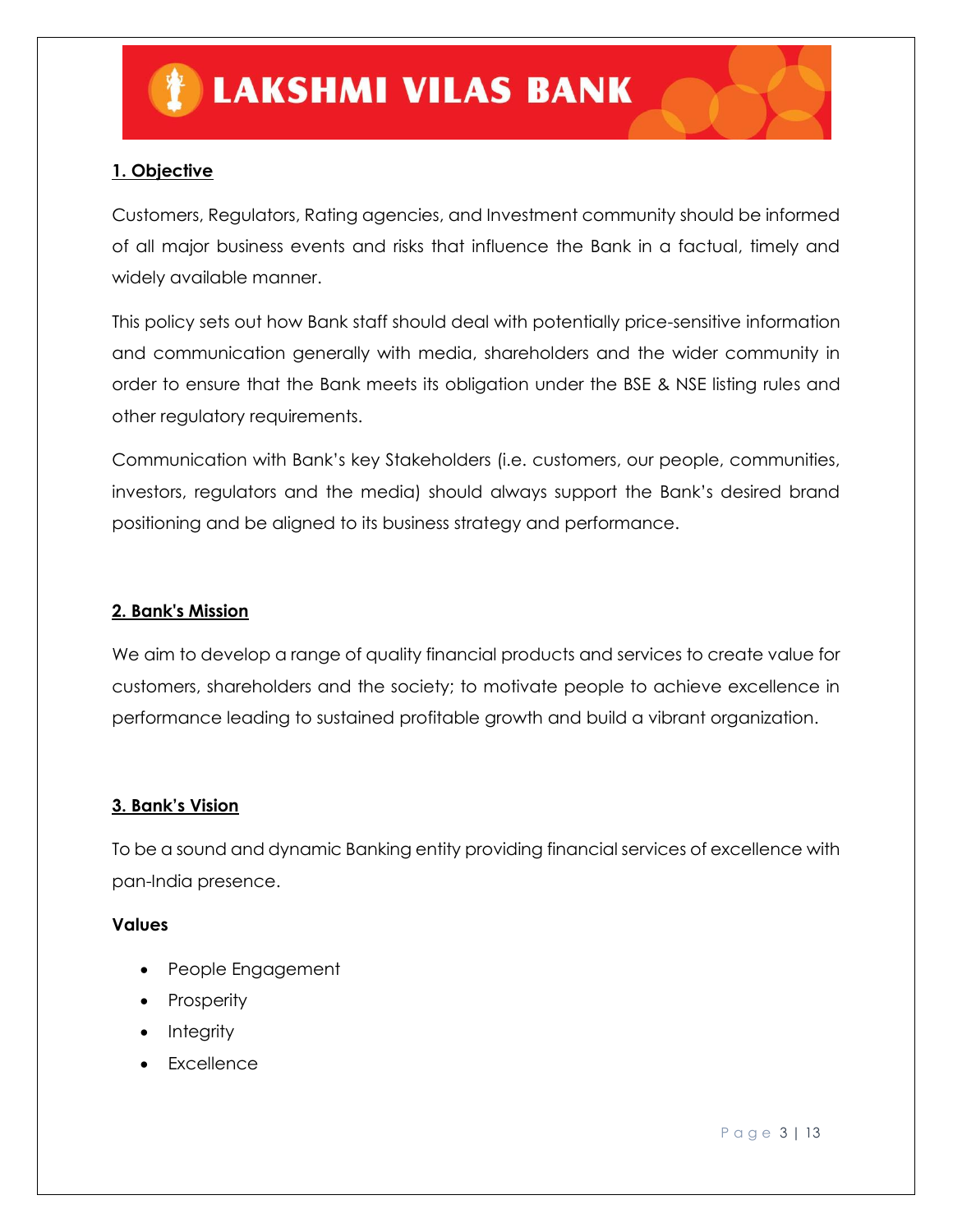#### **4. Financial and Brand PR Objectives**

- Change perception from a South based Bank to a National Bank
- Increase visibility and enhance top-of –mind recall of Bank amongst its target audience
- Highlight new product features and initiatives undertaken by the Bank
- Showcase the Bank as a socially responsible citizen
- Assist the Bank in improving its shareholder wealth through effective investor communications
- Manage investor perceptions based on the Bank's achievements, financial performance and strategic initiatives for sustained growth and achieve fair valuation
- Identify relevant opportunities in industry forums and seminars to promote the Bank senior management as thought leaders
- Bank has appointed/empanelled PR agency to assist and facilitate the Corporate Communications Department

#### **5. Spokespersons**

Media interactions is classified into two, based the segment/purpose/need of the interaction.

- **Direct Interaction**: Press/Analyst Meets, Press/Analyst Calls, and Interviews post/on results, MD & CEO will be the only spokesperson assisted on data/numbers by ED and Presidents if required.
- **Indirect Interaction**: Interactions in the form of articles/editorials/segment specific/product launch events, which are absolutely, a form of marketing exercise, can be executed by Top Management, Senior Vice Presidents or respective Heads consented by MD & CEO. Contents shared by the Spokesperson will be vetted by PR team and Corporate Communications Department before sharing to media. In case of any modifications suggested by the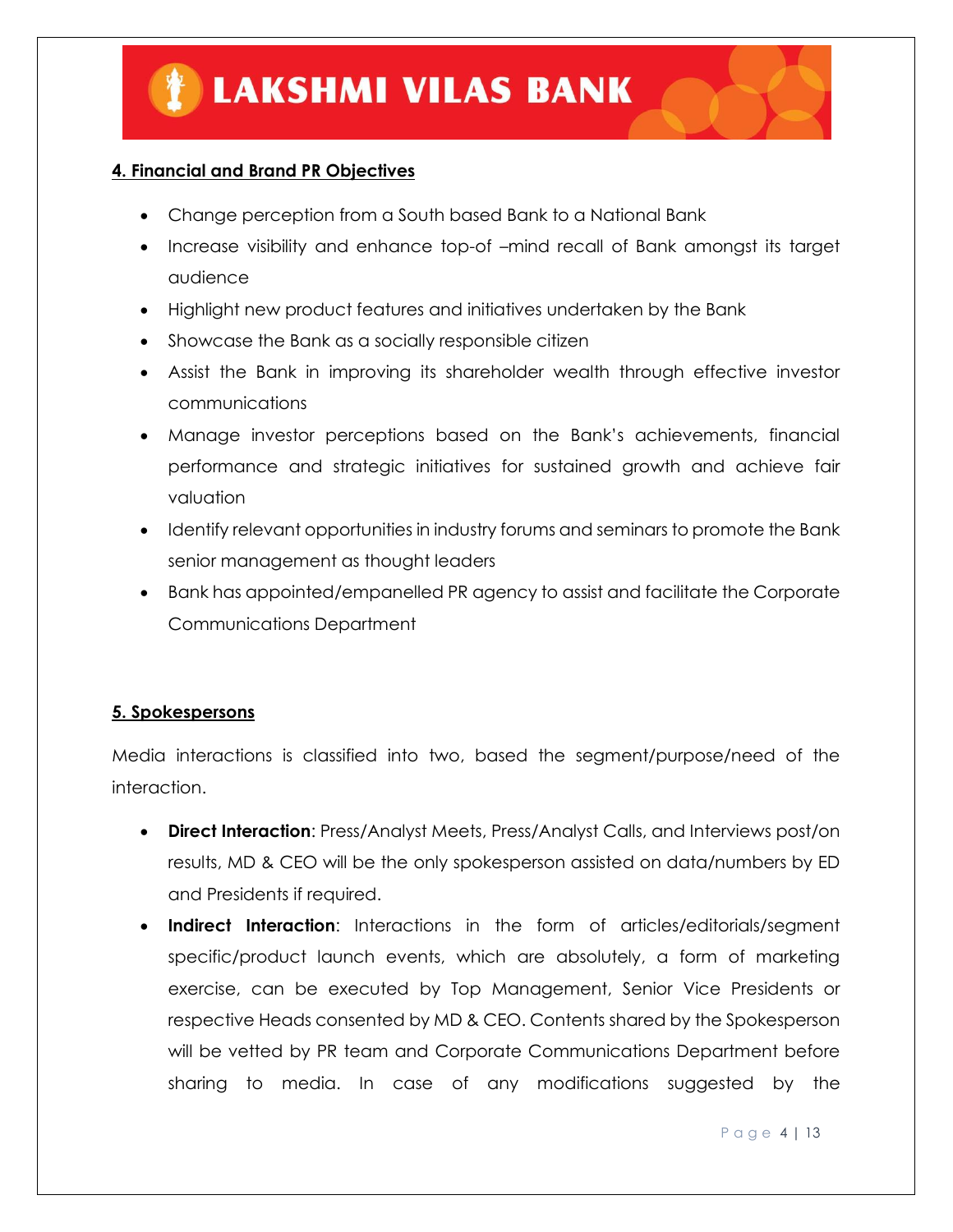### **LAKSHMI VILAS BANK**

team/department, then prior approval from respective Spokesperson on the modifications will be obtained before proceeding. Disclosure of info on results and other similar data during/through indirect interaction is strictly proscribed. In case, if there is a need to disclose any business statistics during segment specific interactions, then prior approval from MD & CEO must be obtained before sharing it to Media.

#### **6. Branding Guidelines during PR Activities / Campaigns**

External communication should conform to uniform standards of accuracy, content and style:

- The logo of the Bank The Bank does not allow the use of its name; logo or statements by its employees in the printed or electronic documents without the final go ahead from the Corporate Communications department.
- The standard format of presentation (.ppt) template or any form of presentation should be adhered to the format as approved by Corporate Communications department, Lakshmi Vilas Bank

#### **7. Public Relations**

- Consultancy to pass on all media requests / queries to Corporate Communication desk including formal requests for interviews as well as other PR enquiries
- Corporate Communication team will then channelize the query to the relevant Business Unit Heads
- Employees are restrained from all aspects of media interactions unless guided by Senior Management / Corporate Communication in case to case basis
- PR tools
	- I. Select media meets/press conference/Analyst call/Meet
	- II. Press releases/Press notes
	- III. Telephonic interactions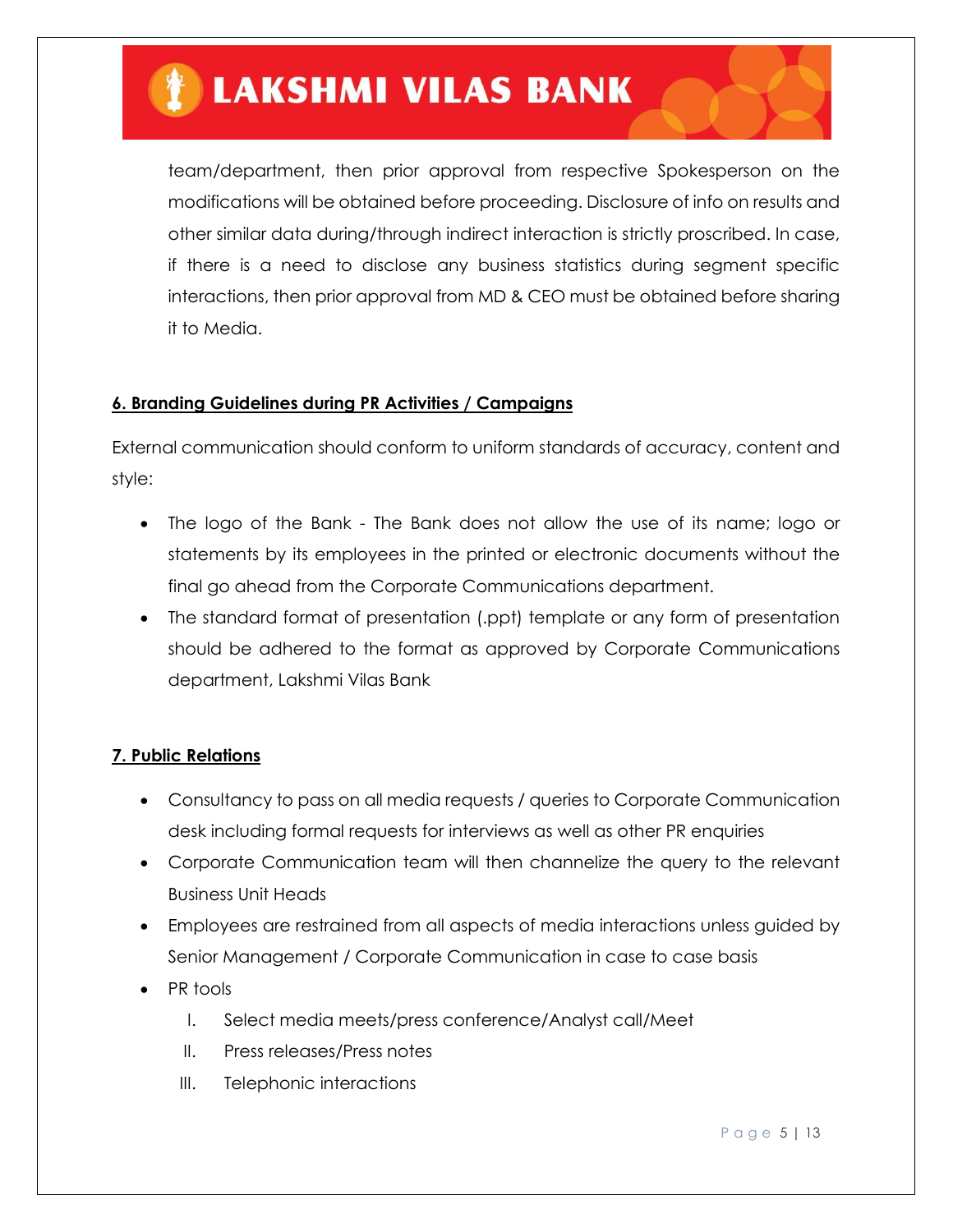

- IV. One to One interaction
- V. Email interviews
- VI. Participation in industry stories

#### **I. Process for select media conference:**

- Corporate communication team to inform the agency about the event
- Agency to make necessary arrangements (hotel booking, logistics, draft press release, send media/analyst invite, bridge call, arrange for a photographer, managing the media, attendance, etc.)
- Agency to coordinate for media/investor presence and coverage (including National and Regional media)

#### **II. Process for Press Releases**:

- Bank to decide the news to be shared with the media
- Agency in coordination with the Corporate Communication team to draft the press release
- Agency and Corporate communication to get the inputs from the respective Business Unit Heads and final go ahead from the Business Units before placing to the Management
- Agency to disseminate the press release post getting necessary approval from the Corporate Communication team only
- All press releases get translated into regional languages namely Tamil, Telugu, Kannada, Malayalam, Hindi, Gujarati, Marathi and other regional languages based on the requirements.
- Key elements of Press Release:
	- **o** First paragraph- Main news
	- **o** Second paragraph details/ numbers of the news
	- **o** Quotes of the spokesperson
	- **o** Conclusion
	- **o** Boiler plate
	- **o** Contact details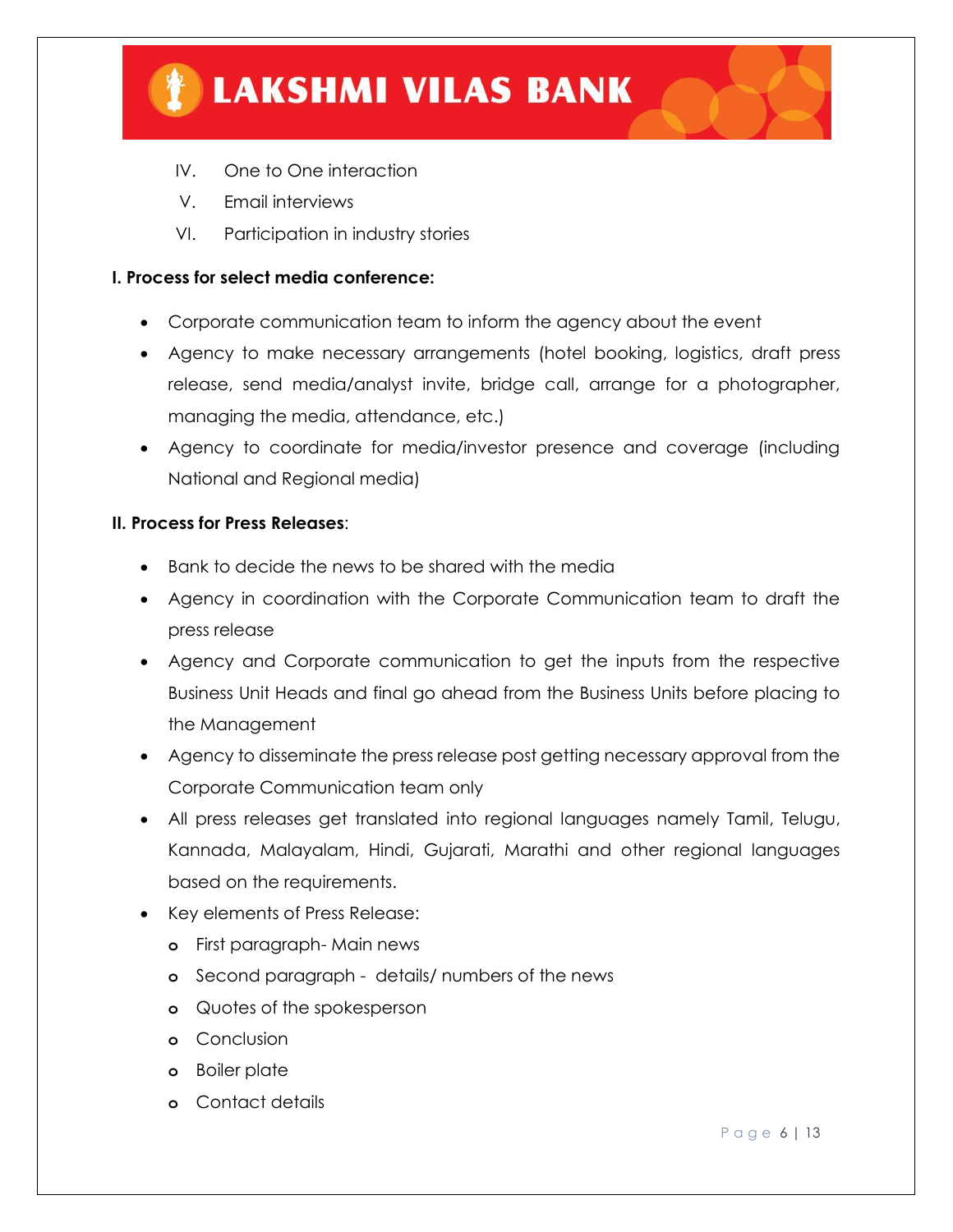#### **III. Process of Telephonic Interaction**

- Agency to inform Corporate Communication team on the media query and suggested time for a call
- Corporate Communication team to consult the spokesperson and propose a final time for the telephonic Interaction

#### **IV. Process for select one-to-one interaction:**

- Agency to inform Corporate Communication team on the media query and suggested time and venue for meeting
- Corporate Communication team to consult the spokesperson and propose a final time and venue for meeting

#### **V. Process for email interviews:**

- Agency to share media queries with the Corporate Communication team over an Email
- Corporate Communication team to consult the spokesperson and propose a final time for the email responses

#### **VI. Process for regular story participation:**

- Agency to forward media opportunities to the Corporate Communications team, which will be assigned to the delegated spokesperson for the responses.
- Post receiving the approval on the opportunity shared, the agency would coordinate with the journalists for the interview/industry story.

#### **8. Commandments of Media Interactions**

- $\checkmark$  Be relevant
	- **o** Know your audience
	- **o** Talk from the point of view of your audience's interest
	- **o** Don't use jargon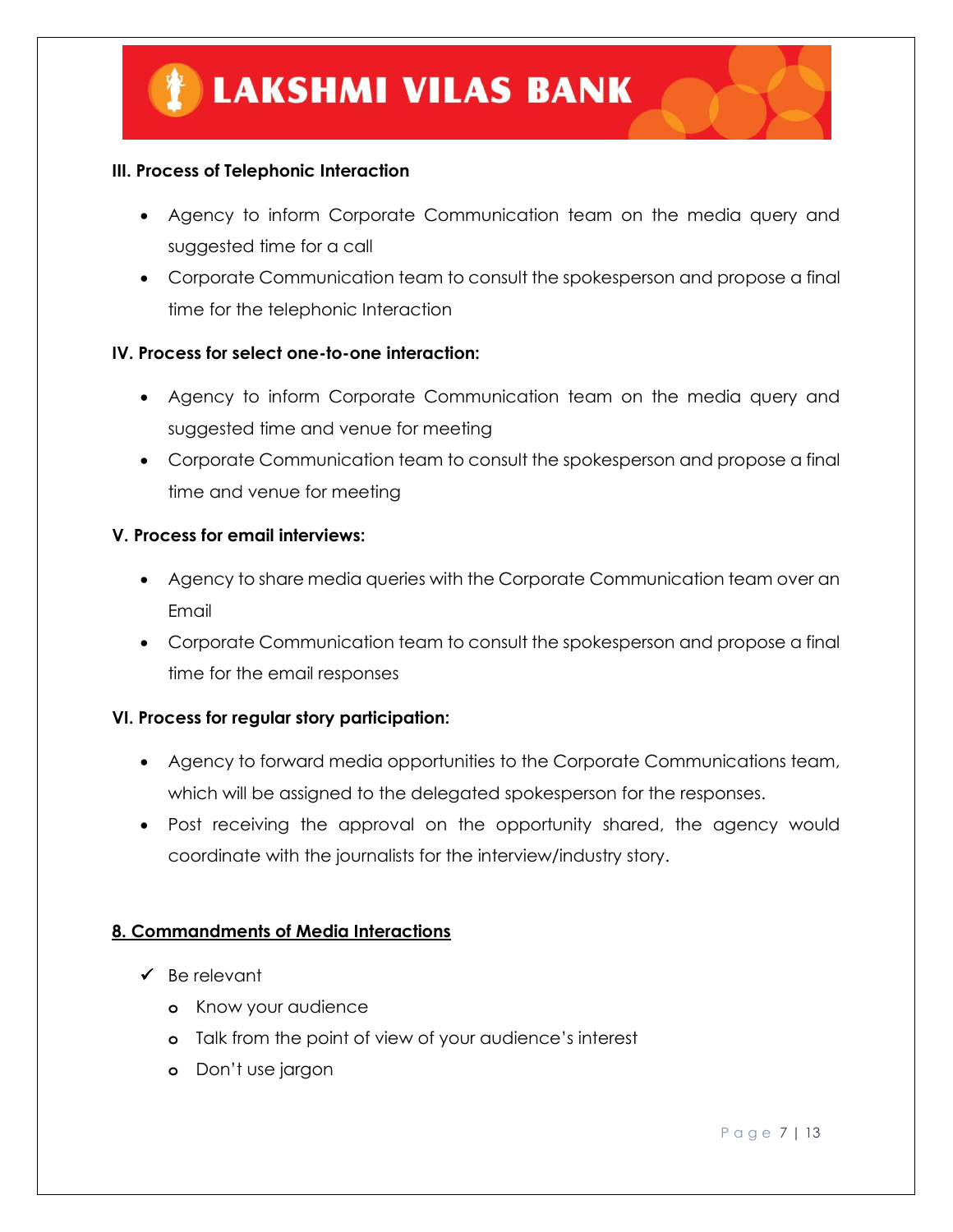- $\checkmark$  Be organized
	- **o** State the most important fact in the beginning
	- **o** Always keep your objective in mind
	- **o** Back your points with statistics and personal anecdotes
- $\checkmark$  Be confident
	- **o** Focus on the strengths
	- **o** Downplay the weak points
	- **o** Speak assertively
	- **o** Find ways of deflecting the issues
	- **o** Use numbers creatively to get out of sticky situations

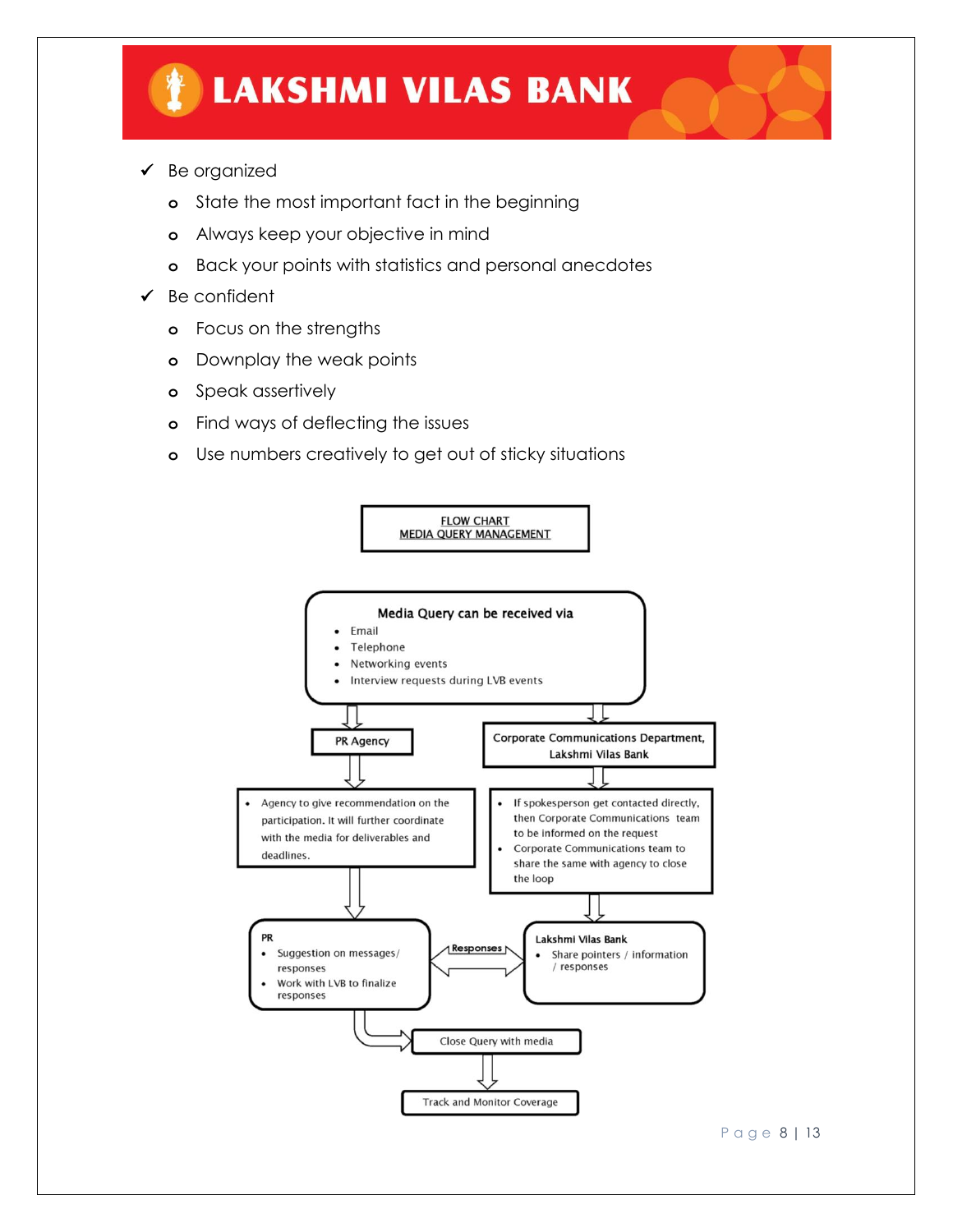#### **9. Social Media/Online Reputation Management**

The ever changing and inherently public nature of online communication presents a range of challenges in safeguarding the Bank's brand, reputation, customers and, more importantly the safety and security of its employees. Some adverse statements or wrong communication in online field may bring negative impact on brand's reputation. This social media space is a public forum. By participating in discourse herein, the participant implicitly agrees to adhere to the following rules -

#### **Dos'**

- $\checkmark$  Employees should act in the Bank's interests at all times
- $\checkmark$  Always participate in their own names and not on behalf of the Bank

#### **Don'ts**

- $\checkmark$  Do not use Bank's name, logo and any information in social media channels.
- $\checkmark$  Do not comment on, post or store any information about Bank related matters like employees' details or the work performed by the employees'
- $\checkmark$  Do not disparage or speak adversely about the Bank
- $\checkmark$  Do not disclose information belonging to the Bank which is not otherwise publicly available on any internet based forums including posts, blogs, chat room, wikis etc.
- $\checkmark$  Do not misrepresent the Bank on any social media platform
- $\checkmark$  Do not create profiles, fan pages or groups on behalf of the Bank or any particular Branch on channels like Facebook, Twitter or LinkedIn
- $\checkmark$  Do not use Social Media portals for communication with fellow employees or customers concerning business matters. Such communication must go through normal channels such as E-mail to comply with archiving requirements.
- $\checkmark$  Please refrain from using obscenity or profanity, from engaging in "flaming" other participants, from issuing insults or calling names, and from posting content that is off-topic or could be offensive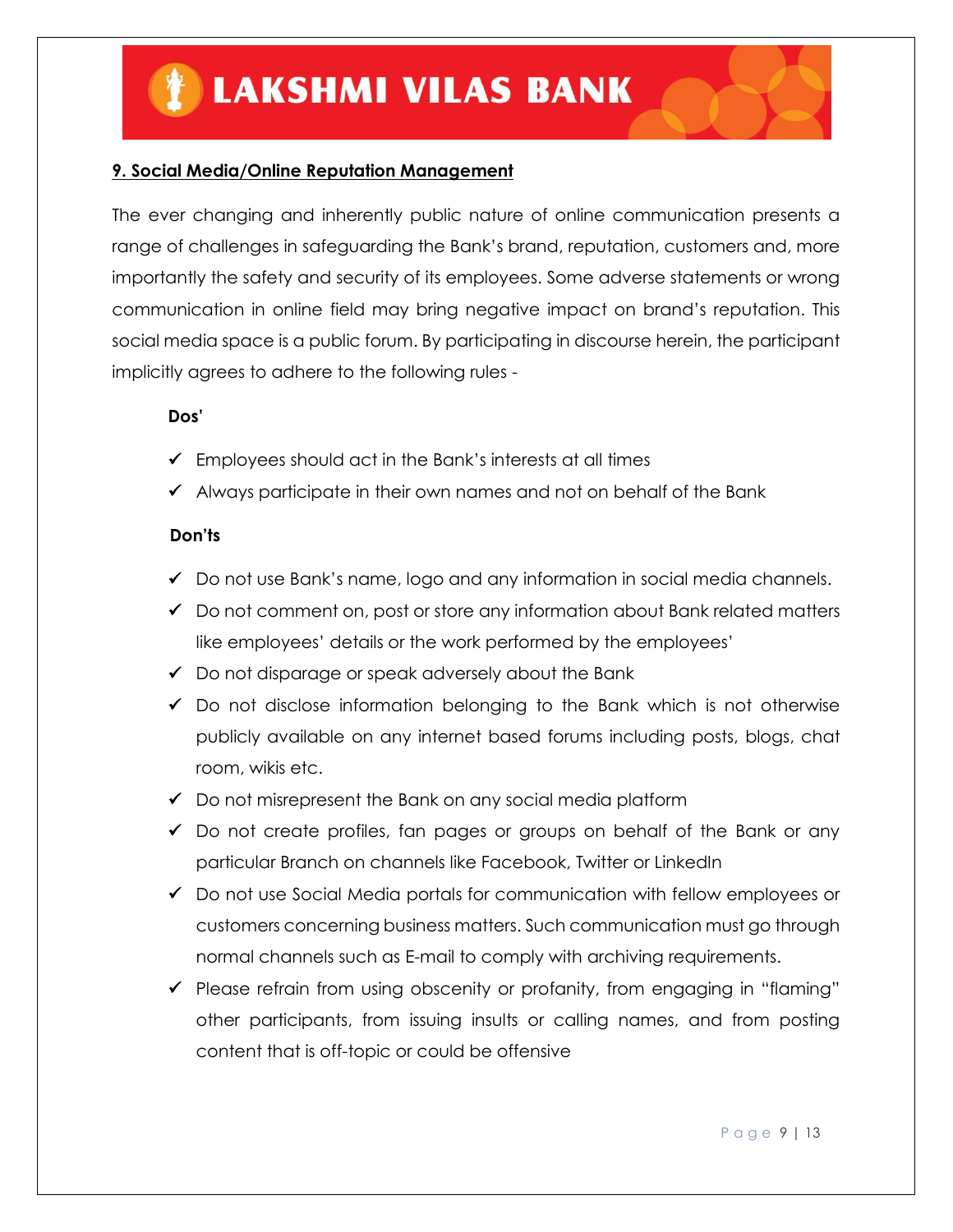### **LAKSHMI VILAS BANK**

- $\checkmark$  Any communication occurring in a public forum such as those identified previously in this policy must be respectful to the Bank, fellow employees, our affiliates, and our business partners.
- $\checkmark$  For protection of the participant and the Bank, do not post any copyrighted material unless the participant holds the copyright, has written permission from the copyright holder, or is sure the material is permitted by "fair use".

#### **10. Investor Relations**

- Objectives:
	- To maintain consistent flow of relevant information to the financial audience in a timely manner
	- To get positive endorsements from sell-side analysts and the financial media
	- To sustain investment interest in the stock
	- **To achieve and sustain fair valuation**
- Tools of Investor Relation:
	- **Analyst meet**
	- **Analyst con-call**
	- **Results analysis**
	- **•** One-on-one meetings
	- **Media small group meetings**
	- Road shows
	- **Perception study**

#### **11. Crisis Communication**

A crisis is any situation that threatens the integrity or reputation of a company, usually brought on by adverse or negative media attention. These situations can be any kind of legal dispute, theft, accident, fire, flood or manmade disaster that could be attributed to a company. It can also be a situation where in the eyes of the media or general public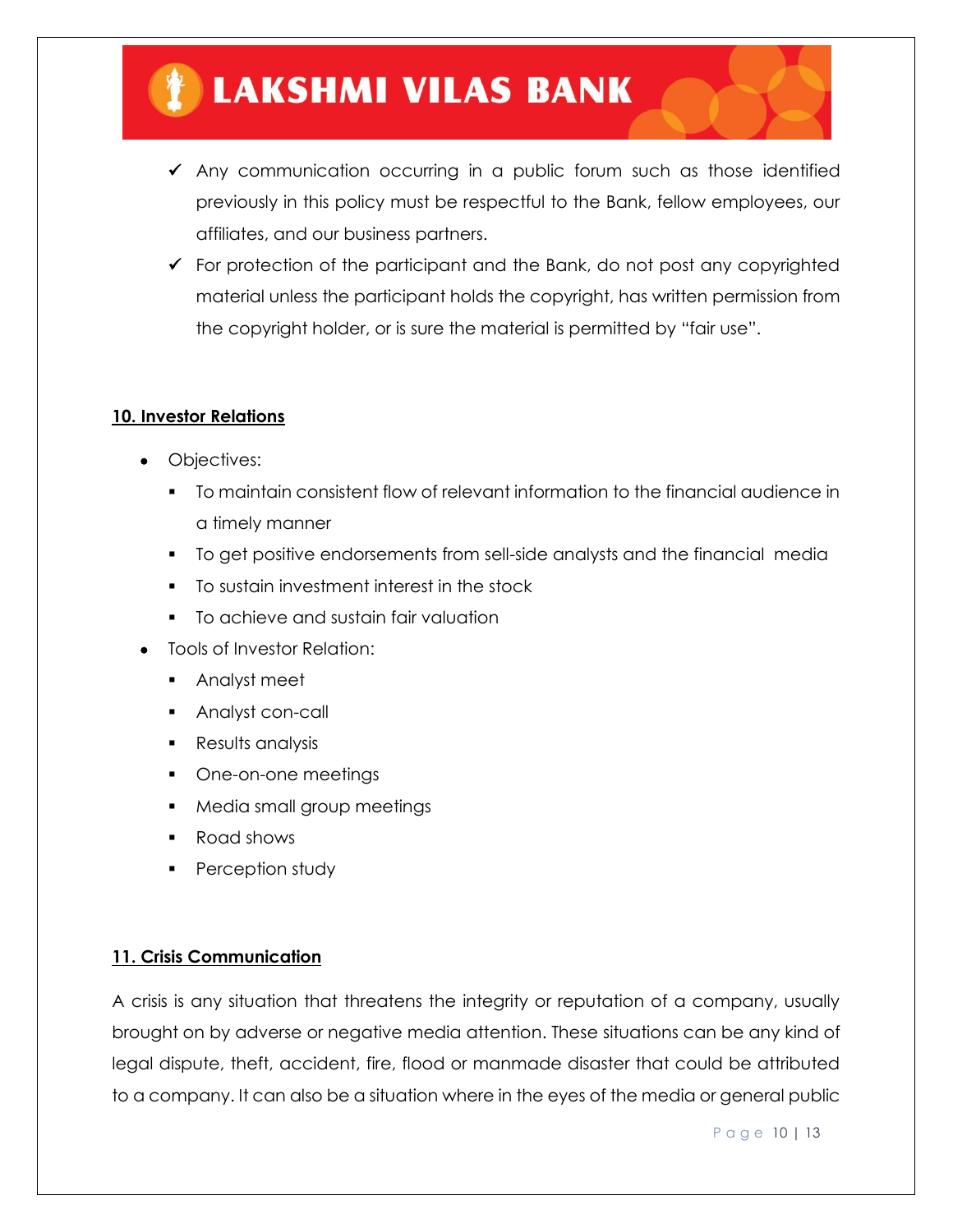the company did not react to one of the above situations in the appropriate manner. If handled correctly the damage can be minimized. One thing to remember that is crucial in a crisis is "**tell it all, tell it fast and tell the truth**".

#### **The causes of almost all crises fall into two broad categories:**

- $\checkmark$  Overt acts and acts of omission.
- $\checkmark$  Issues of competence or lack thereof in matters of public perception.

#### **When planning or working through for a crisis, it is important to:**

- $\checkmark$  Anticipate
- ✔ Coordinate
- ✔ Cooperate
- $\checkmark$  Communicate

#### **Other important areas of crisis communication include:**

- $\checkmark$  Security-what can't be released and why
- $\checkmark$  Accuracy-tell what you need to know, just the facts, don't speculate
- Policy-only disagree with policy behind closed doors, never disagree on the record

#### **Key Reputation Risks**

- $\checkmark$  Internal Fraud
- $\checkmark$  External Fraud
- $\checkmark$  Business Disruption
- $\checkmark$  System Failures
- $\checkmark$  Regulatory Penalties
- Execution, Delivery & Process Management failures
- ◆ Major Legal Proceedings Customer Complaints
- $\checkmark$  Adverse media publicity
- $\checkmark$  Financial Performance
- Liquidity Crisis / Deposit run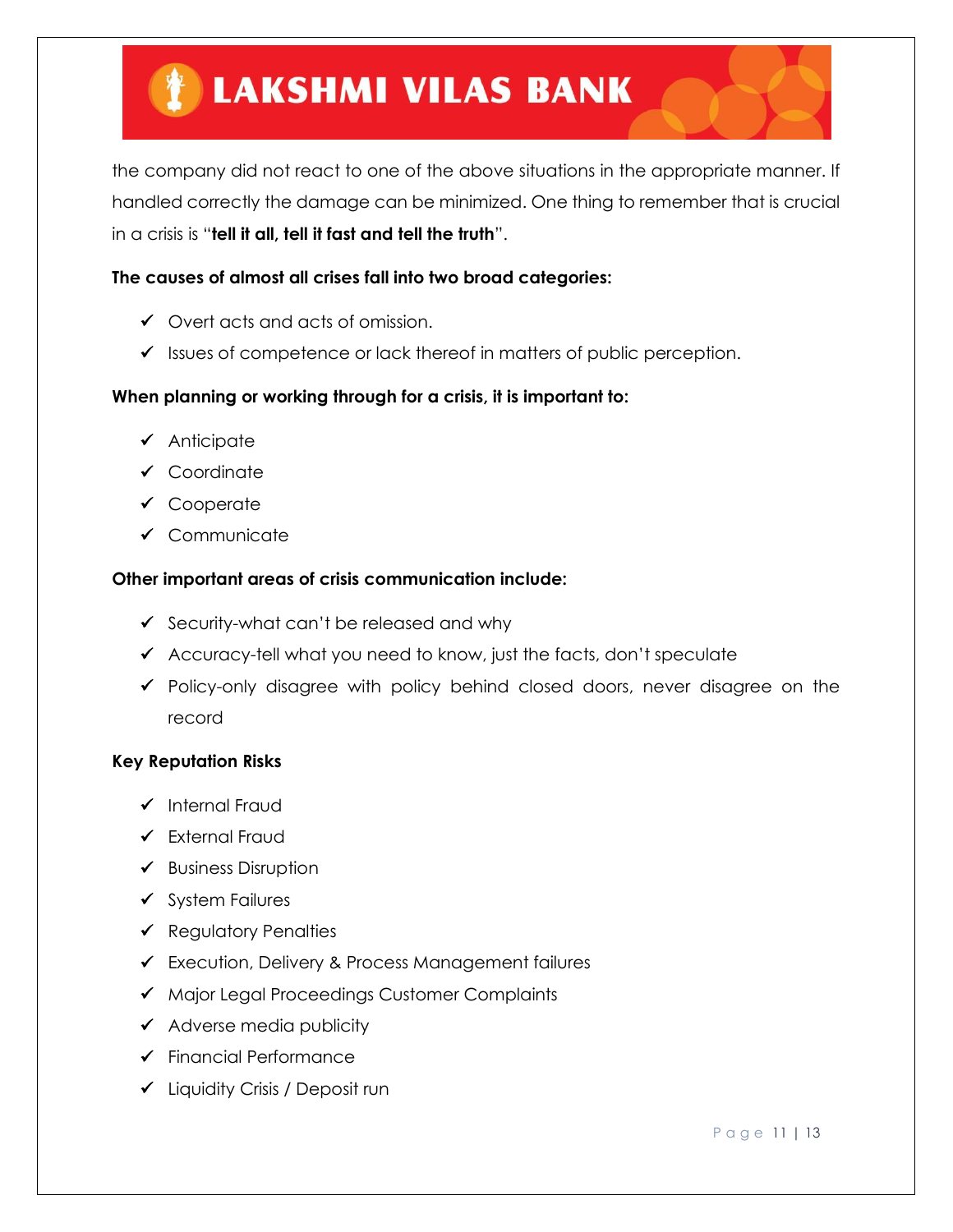

- External Rating Downgrade
- $\checkmark$  Adverse events at Group entities
- $\checkmark$  Changes in Organizational Structure
- $\checkmark$  Major complaint against senior executives
- Complaint of Insider Trading

#### **12. Thumb rule for overall communication**

- Agency and the Bank's corporate communications department are responsible for scheduling all interactions with the media
- Any interactions with media across India in all branches need to be routed through the Communication agency and the Bank's corporate communications department
- Agency and corporate communications department acts in consultation with the MD and the executive committee
- No branch/office level communication should be initiated directly by the branch/office.
- Agency and corporate communications department has to be informed and written approval has to be obtained before any branch level media communication takes place
- Only authorized spokespersons for each business should talk to the media in consultation with the corporate communications department and the agency.
- Any media query, which comes directly to a spokesperson, should be routed through agency and corporate communications team.

**By following the above mentioned, agency and corporate communications team will neutralize and control the widespread of negative news, ensuring Bank's key messages is delivered through statements and will follow-up with the media.**